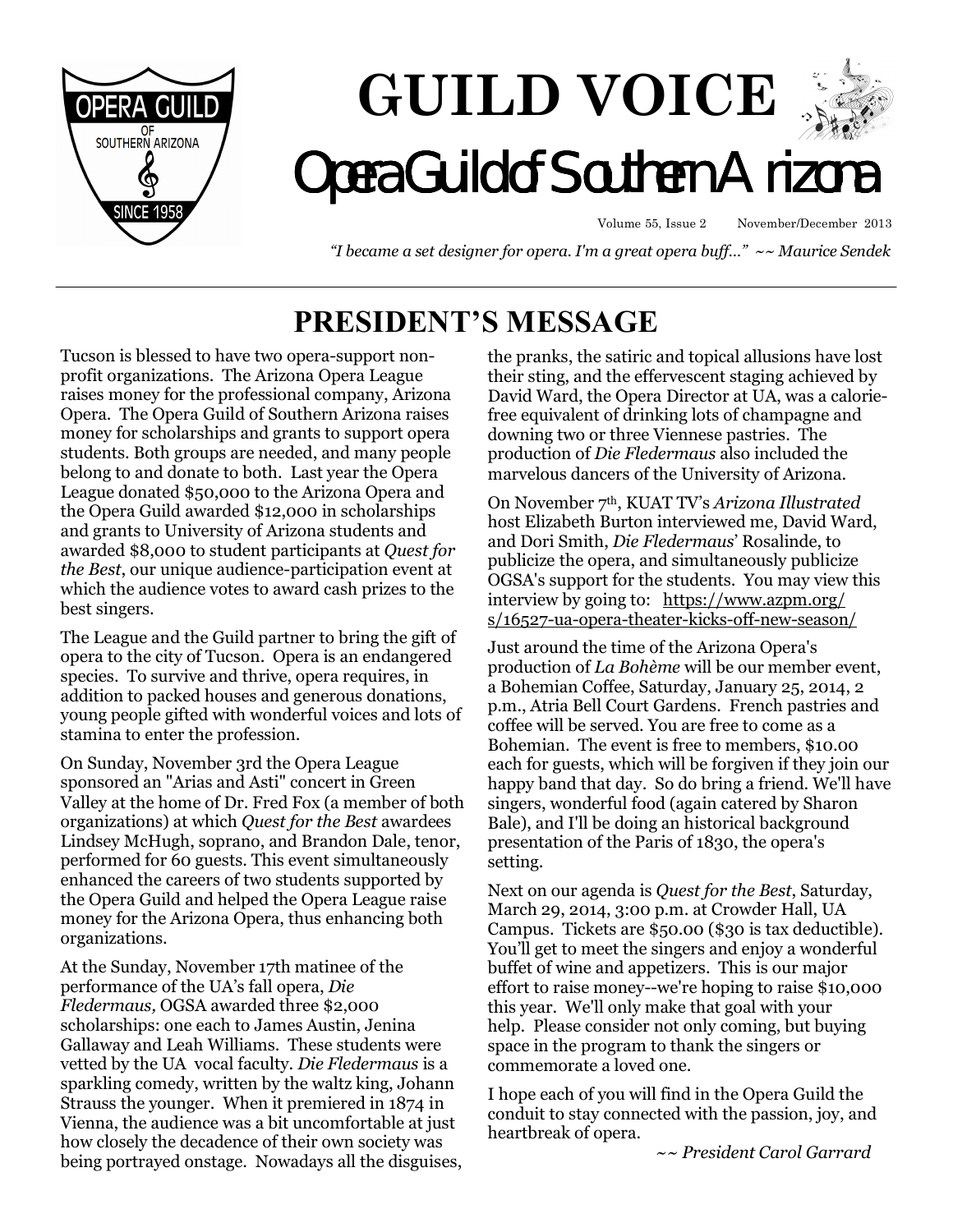#### **Richard Wagner: Can we separate the man from the music?** By Carol Garrard

After the sparkling effervescence of *H.M.S. Pinafore*, Arizona Opera presented a much different work, Richard Wagner's *Der fliegende Hollander*, "The Flying Dutchman" on November 23 and 24. At the OGSA

previews on November 13 and 14, we were very fortunate to again have Felicia Mays as our narrator for this complex masterpiece. Wagner was 29 when he wrote it, and the maniacal attention to detail that marks his mature works is apparent. He wrote an instruction to his musicians for virtually each bar of the score. Nothing was to be left to chance.

Again we are onboard ship, but how different is the sea! In *Pinafore*, the ship never leaves the dock, whereas in the Dutchman, the sea itself is one of the main "characters." Franz Lachner once lamented about the "wind that blows at you whenever you open the score." One can virtually taste the salt and the spray in the overture, and we feel we are in the midst of a force nine gale. The music of the sea evokes the implacability of the elements.

But the same overture has patches of relative calm when the motto of redemption is introduced. The sea motto is heard immediately as soon as the Dutchman himself enters to explain his dilemma. He is Vanderdecken, a sea captain who tried to sail around the Cape of Good Hope but was beaten back by fierce storms. Infuriated, he swore that he would sail the Cape if it required eternity to do so. For his profane defiance, Satan doomed him to sail the seas forever, unless he could find a woman who would redeem him through love. Once every seven years, Satan allows him to ashore to search for such a woman. It is now the 18th century, and he must have been searching for about 200 years, since his portrait in Act II shows him wearing a Spanish uniform, and the Spanish-Netherlands war, the longest war in early modern history, lasted on and off from the time of Phillip II until the Spanish were finally driven out in the late 17th century. The Spanish used the Dutch as sea captains to go back and forth to Java, the source of their spice trade, and rounding the Horn of Africa was the route.

In the Dutchman's long aria telling of his dilemma, *Die Frist ist um*, we can hear the sea swirls and wash about in the strings. We'll hear the sea again in Senta's ballad, as she tells the story of the Dutchman and his curse to her girlfriends while they are spinning in Act II. At the denouement the sea is even more stormy, but when Senta throws herself into it, crying that she has been faithful unto death ("*Hier steh' ich, treu dir bis zum Tod*!") the ship disappears under the waves. Simultaneously, Senta and the Dutchman rise slowly out of the sea, clasped in an eternal embrace

while the redemption motto peals forth.

Anyone who has ever heard the *Ring* cycle or *Tristan und Isolde,* will recognize Senta as Wagner's first draft

of Brunnhilde and Isolde, Wagner's ideal women who have the strength and love to redeem a man through their devotion. In typically Wagnerian fashion, this idea is carried to an extreme, the "*Liebestod*, the "love-death" in which the consummation of love is itself the surrender of life. In a truly passionate performance, Senta and the Dutchman's ascent to heaven can be as mesmerizing as the final love-death duet

in *Tristan*. In a less-than-committed performance, the audience can be left wondering why these two people are being lifted skyward.

It was in *The Flying Dutchman* that Wagner began to adumbrate his key ideas. As he continued writing, his music became ever more beautiful, and his ideas began to take on a most disturbing edge. One critic, Matthew Boyden, in *The Rough Guide to Opera*, argues that ". . . the Dutchman himself is conceived as a blood-brother to the Wandering Jew, whose burden it is to carry the guilt for the murder of Christ--a stereotype that would surface again forty years later in *Parsifal*, in the female guise of Kundry." (Kundry is a woman condemned to perpetual penance for mocking Christ.) *Parsifal*, his last opera, melds voluptuously beautiful music and the repellent idea of an Aryan Christ. *Parsifal* brings words, music and drama into perfect communion, which makes its philosophy all the more repugnant. In conjunction with the opera, Wagner published a polemical essay entitled "Heroism and Christianity," a work in which he argued that the Aryans, the "German leaders of mankind," evolved from the gods. Everyone else--the "lesser races"--descended from the apes. A religion based upon the worship of a Jew repelled him. Thus, in *Parsifal*, Christ is not only reinvented in an Aryan image, but the ungodly Jewish world is Klingsors Garden. Wagner asked Hermann Levi, the first conductor of the premier (July 26, 1882) who happened to be Jewish, to be baptized as a Christian. Levi refused.

To the historian, there is a linkage between such ideas and their application by Adolph Hitler. Hitler too considered the Germans as ideal "Aryans," the "*Herrenvolk*" or "master race" destined to rule over the rest of mankind. We can never know how Wagner would have reacted had he seen the death camps What we can say is that we are free to enjoy Wagner's beautiful music. But it is the duty of people of honor to be aware of Wagner's despicable ideas, and how their adumbration in the 20th century by the "Third Reich" introduced a new chapter of the darkest evil into the history of mankind.

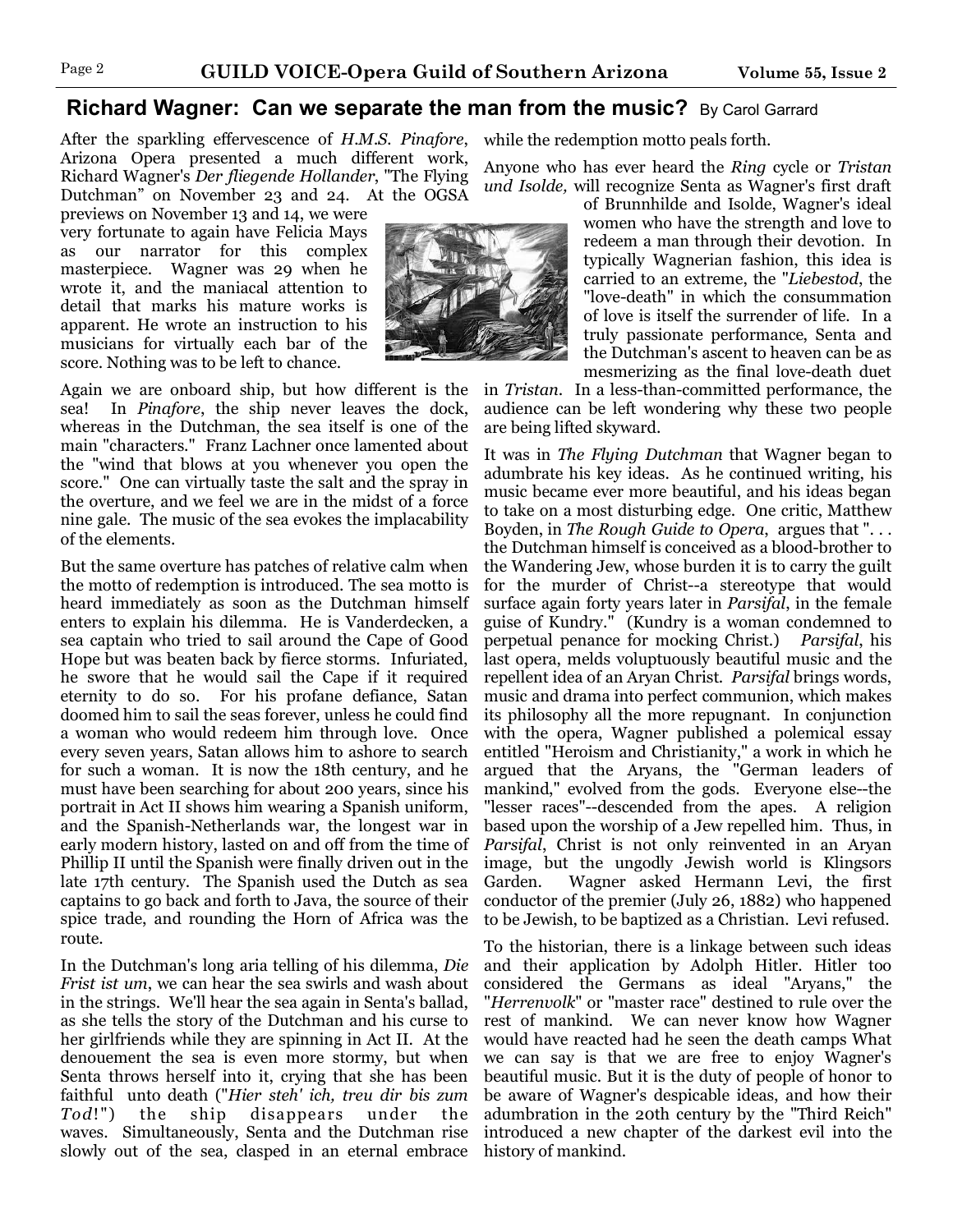### **MARK YOUR CALENDAR FOR THIS FREE EVENT**

Royal Opera Covent Garden Production

#### **TOSCA**

**Friday, December 6th - 11:00 am**

#### **CROSSROADS FESTIVAL CINEMAS**

N. Swan and Grant—Crossroads Festival Plaza Reel Arts 6 - www.reelarts6.com

**FREE** screening of *Tosca* for the membership of the Opera Guild of Southern Arizona and their friends. Cast: Angela Gheorghiu as Tosca, Jonas Kaufman, as Mario and Bryn Terful as Scarpia.

Thank you to Pattie Thomas of Crossroads Cinema for sponsoring this wonderful event.

*Tosca* tells the story of the love between the famous opera singer Floria Tosca and the painter and political activist Mario Cavaradossi. Cavaradossi sends the political escapee and former Roman Consul-General, Cesare Angelotti, to hide down the well in his garden. The evil Baron Scarpia is determined to have Tosca for himself, and invites her to supper in order to discover the whereabouts of Angelotti. He orders the torture of Cavaradossi in her earshot. Unable to bear his screams of pain, Tosca willingly gives up the information – but not before she has persuaded Scarpia to allow her and her lover to escape from Rome. He insists that to satisfy the authorities, Cavaradossi must undergo a mock execution, and arranges this with one of his henchmen, Spoletta. He then provides Tosca with a note of safe-conduct for her and her lover. As Scarpia attempts to ravish Tosca, she stabs him. Before his body is discovered, she rushes to the prison in the Castel Sant'Angelo to tell Cavaradossi that he has to face the firing squad, that the muskets will contain blanks, and he will have to act his death. But Scarpia has tricked Tosca - the bullets are real! As Cavaradossi lies dead and Scarpia's henchmen approach, Tosca is left with no alternative and takes her own life.

#### —————————————— *Die Fledermas*

PS. For those of you who may have missed the UA production of *Die Fledermas,* the Reel Arts 6 at Crossroads Festival Cinemas will have the event from the Vienna State Opera on **Wednesday, November 27, 6:30pm only**.

# **SAVE THESE DATES**

## **Saturday, January 25 - 2:00 pm**

(please note change of date)

# **Member** *Bohemian Coffee*

Atria Bell Court Gardens 6653 E Carondelet Drive Members Free, Guests \$10 each Guests are free if they become a member on this date More information to follow

## **Saturday, March 29 - 1:oopm**

(please note change of time)

# Quest for the  $B$ est

UA Music Bldg, Crowder Hall

\_\_\_\_\_\_\_\_\_\_\_\_\_\_\_\_\_\_\_\_\_\_\_ (please note changes from what is printed in the directory)

Southern Arizona's best undergraduate and graduate voice students compete for cash awards to further their education, *and you the audience are the judges!* Afterward, enjoy wine and hors d'oeuvres, and chat with these exciting young artists.

Tickets are \$50 per person (\$30 tax-deductible); only \$20 for students and Fine Arts faculty.

For more information and reservations, contact Patrick Schifano at (520)825-1563 or email him at buonasorte2@gmail.com.



#### **MUSICAL INSTRUMENT MUSEUM** Phoenix Tour

The Opera Guild will have a tour to the Musical Instrument Museum in Phoenix next year. For more information contact Judi Hasbrouck at  $(520)$  906-3792 or judihasbrouck@aol.com. For information on the museum go to their website at www.mim.org.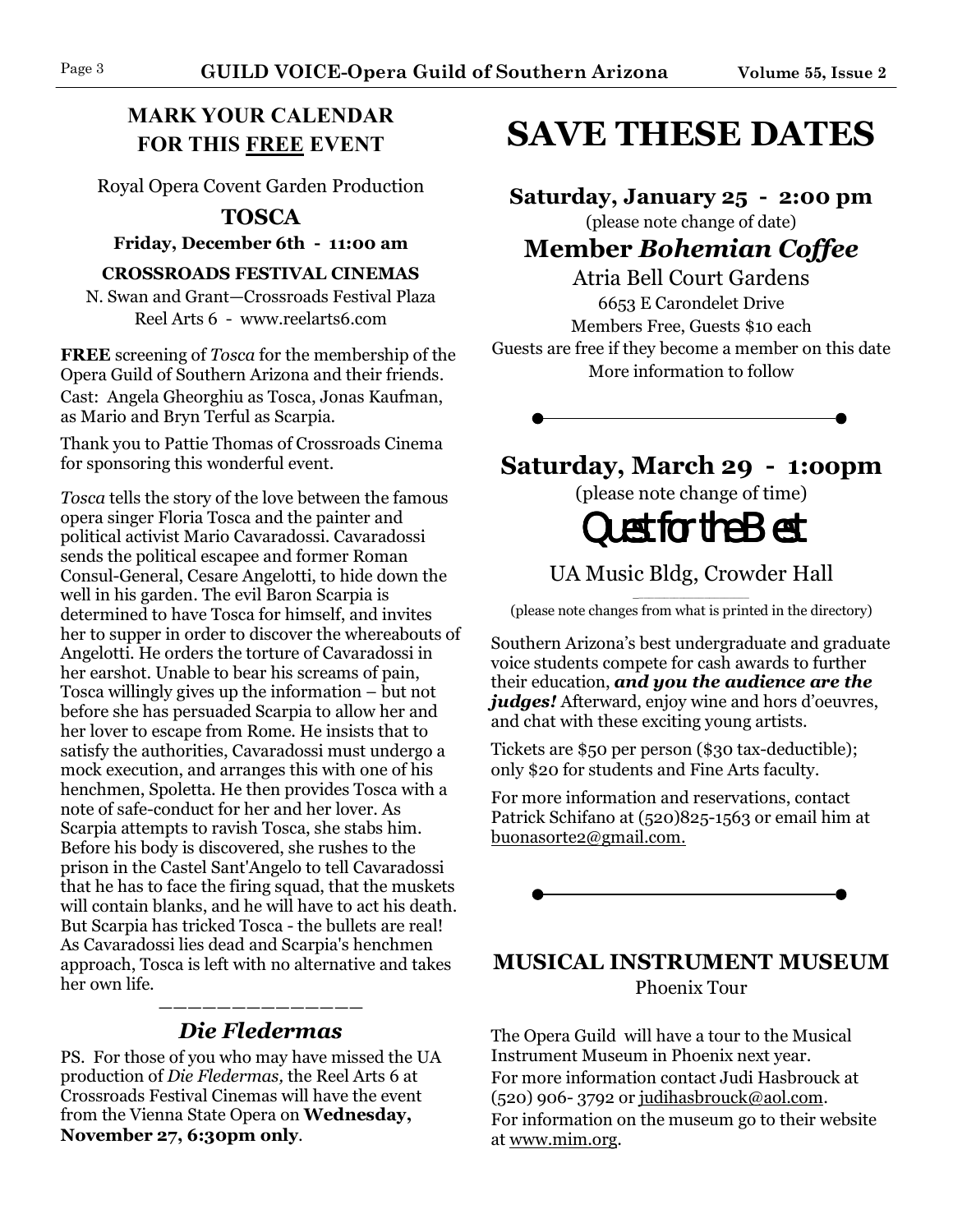## **\$2,000 OGSA Scholarship Winners**

#### **Jenina Gallaway,** Soprano



**Jenina Gallaway** has performed internationally and throughout the United States in a wide range of genres: Opera, Musical Theatre, Christian Contemporary, Gospel, Spirituals and the traditional concert repertoire.

Operatic repertoire includes: Rosalinda in *Die Fledermaus,* Vitellia in *La clemenza di Tito*, the title role in Suor Angelica, Serena in *Porgy and Bess*, Anna Maurrant in *Street Scene*, Mrs. Augusta Tabor in *The Ballad of Baby Doe* and the Sorceress in *Dido and Aeneas*.

A recipient of several awards, Jenina was a 2012 Arizona District Winner and Western Region Finalist in the Metropolitan Opera National Council Auditions where she received an encouragement award. Jenina has been a finalist in the Palm Springs Opera Guild Vocal Competition and has received awards from the Opera Guild of Southern Arizona, Opera Buffs, inc., Fe Bland Foundation Music Award, Society of Singers and the Village Voices Chorale.

Jenina holds a M.M. in Vocal Performance from California State University, Northridge, a B.A. in Vocal Performance from Azusa Pacific University, and is currently working towards a D.M.A. in Vocal Performance at the University of Arizona.

#### **Leah Williams,** Soprano



As an active recitalist and concert soloist, Leah Williams has been praised for her "lovely ringing tone" and "glorious high". With repertoire ranging from Purcell and Mozart to Berg and Heggie, Ms. Williams' voice reveals characteristics of a full lyric soprano. Easily flexible both in her

vibrant lower registers and her brilliant high extension, She performs with a dynamic commitment and comfortable stage presence. Ms. Williams has performed throughout the United States and western Europe as a concert soloist in Schubert's *Mass in G*, Handel's *Messiah*, and Mozart's *Requiem* as well as various other works. Along with her concert work, Ms. Williams has performed from Rodalinda from Handel's Xerxes. She has also performed scenes with orchestra as the title character from Donizetti's

*Lucia di Lammermoor*, Mercedes from Bizet's *Carmen*, and the Countess from Mozart's *Le Nozze di Figaro*.

Raised in the Pacific Northwest, Leah Williams had her first vocal training as a freshman in college. Within two years, she had won several competitions and appeared live on Spokane Public Radio. Her pedagogy rests on a solid technical mastery of the instrument, combined with an analytical understanding of the repertoire. Ms. Williams has studied and participated in festivals and master classes with renowned teachers and performers, including Kristin Dauphinais, Larry Day, Shirley Emmons, Kriztina Laki, Deborah Raymond, and Lucy Shelton.

She has been invited as a guest artist at the University of South Dakota to give a series of performances and masterclasses. January of 2014, she will be presenting her doctoral solo recital. Ms. Williams plans to receive her D.M.A in May 2014 from the University of Arizona, where she has specialized her studies in German and Austrian *fin de siècle Lieder*. She currently keeps a private voice studio in Tucson, AZ.

#### **James Austin,** Tenor



James Austin started singing with his church choir at age 6. Discovered by scouts for the prestigious Music Academy in Los Angeles, Austin attended the school earning "A's" on his performances. Watching opera singers Jessye Norman and Kathleen Battle perform on PBS

led Austin to consider singing opera. He completed his studies at the school in 1999.

There was a 12-year gap until he decided to enroll in college in 2011. He earned a full music scholarship to Bishop State Community College in Mobile, Ala. From Dr. Leroy Roberson, a local Mobile voice instructor, he learned to sing in Italian and German. He performed a German piece for his audition at the University of Arizona that led to winning a full scholarship for the fall of 2013.

Austin would like to pursue a career in opera.

He appeared as Alfred in UA Opera Theater's November 2013 production of Johann Strauss the Younger's comic opera "Die Fledermaus."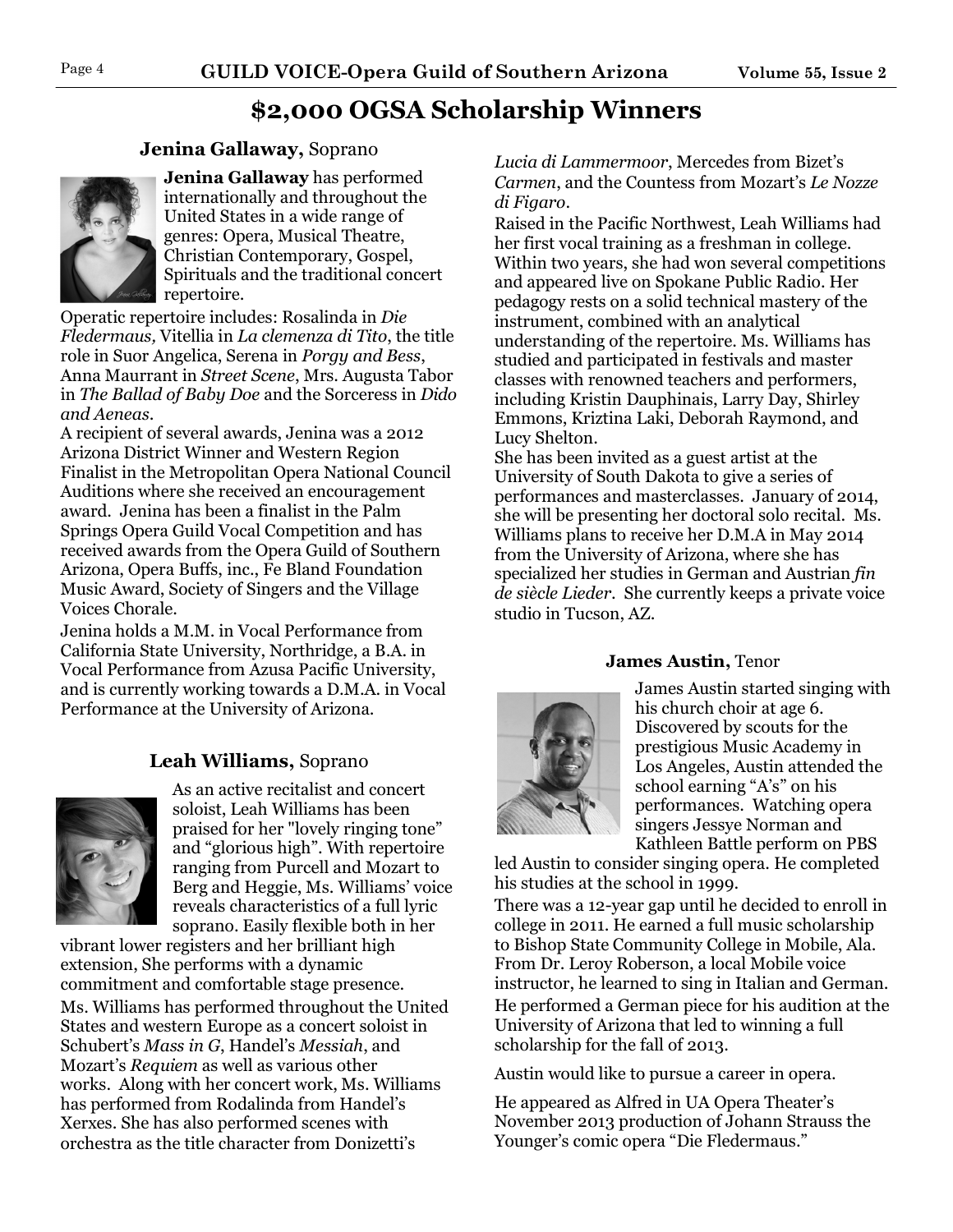#### **UPCOMING PREVIEWS for 2014**

#### **La Bohème** by Giacomo Puccini

Previews:

 Say Hello to Opera, January 21st, 3:00pm Oro Valley Library

Brown Bag Opera, January 24<sup>th</sup>, 12 noon Grace St. Paul's Episcopal Church

#### Opera:

 Arizona Opera - February 1st, 7:30pm February 2nd, 2:00pm

Stroll the romantic streets of Paris and experience the greatest love story ever sung. Tucked away in the Latin Quarter of the 5th arrondissement, a poet and a seamstress find an intimate connection on Christmas Eve in Puccini's timeless story of spirited passion and heartbreaking loss.

#### **La Traviata** by Giuseppe Verdi

Previews:

Say Hello to Opera, February 24<sup>th</sup>, 3:00pm Oro Valley Library Brown Bag Opera, February 28th, 12 noon Grace St. Paul's Episcopal Church

#### Opera:

 Arizona Opera - March 8th, 7:30pm March 9<sup>th</sup>, 2:00pm

Opera's original pretty woman throws a gala party at her Paris apartment and meets the young man who will forever change her destiny. Soar through memorable melodies, raise a glass and toast young love, devastating family obligations, and a rapturous devotion for the ages.

#### **Don Pasquale** by Gaetano Donizetti

Previews:

Say Hello to Opera, March 26<sup>th</sup>, 3:00pm Oro Valley Library Brown Bag Opera, March 28th, 12 noon Grace St. Paul's Episcopal Church

Opera:

 Arizona Opera - Date TBA, 7:30pm Date TBA, 2:00pm

In Donizetti's dazzling vocal fireworks we celebrate the composer's comic masterpiece of wit, wealth and domestic warfare.

## **Welcome New Members**

These members have joined since we printed the Member Directory. Please add them to the back page of your Member Directory.

| 625-2658 ♦ Bertrand, Helen                                       | 338 W Continental Vista PI, Green Valley            | 85614 |
|------------------------------------------------------------------|-----------------------------------------------------|-------|
| 325-7031                                                         | Cox, Joan & Alexander, Jerri<br>1427 E Lee St       | 85719 |
| 393-3783                                                         | Rohrbach, Susan & Michael<br>539 E Roger Rd         |       |
|                                                                  | 831-345-3975 (s) Rothschild, Cynthia<br>1000 N Park | 85719 |
| 730-5045 (s) Sanchez, Natalie<br>5465 W Black Powder PI<br>85743 |                                                     |       |
|                                                                  | + Honorary Life ♥ Benefactor ♦ Donor s Student      |       |

#### **UA Soprano Places in National Competition**



UA soprano Clare Demer placed second in the nation in the college/ university art song division of The American Prize in Vocal Performance–Friedrich and Virginia Schorr Memorial Award competition.

Demer, an Honors College student,

was selected from applicants reviewed this past spring from all across the United States.

The American Prize, a national performing arts organization based in Danbury, Conn. founded in 2009, is a series of new, nonprofit competitions designed to recognize and reward the best performing artists, ensembles and composers in the U.S. The prize is awarded annually in various areas of performing arts.

A student of UA associate professor of music Kristin Dauphinais, Demer is studying vocal performance at the UA School of Music.

Demer has sung with the Youth Choral Academy, as part of the Oregon Bach Festival, has attended the Walnut Hill Summer Opera Intensive in Natick, Mass., attended the Saarburg Chamber Music Festival in Saarburg, Germany, and in 2012, placed first in the American Prize in vocal performance for the high school art song division. She is a previous *Quest for the Best* winner.